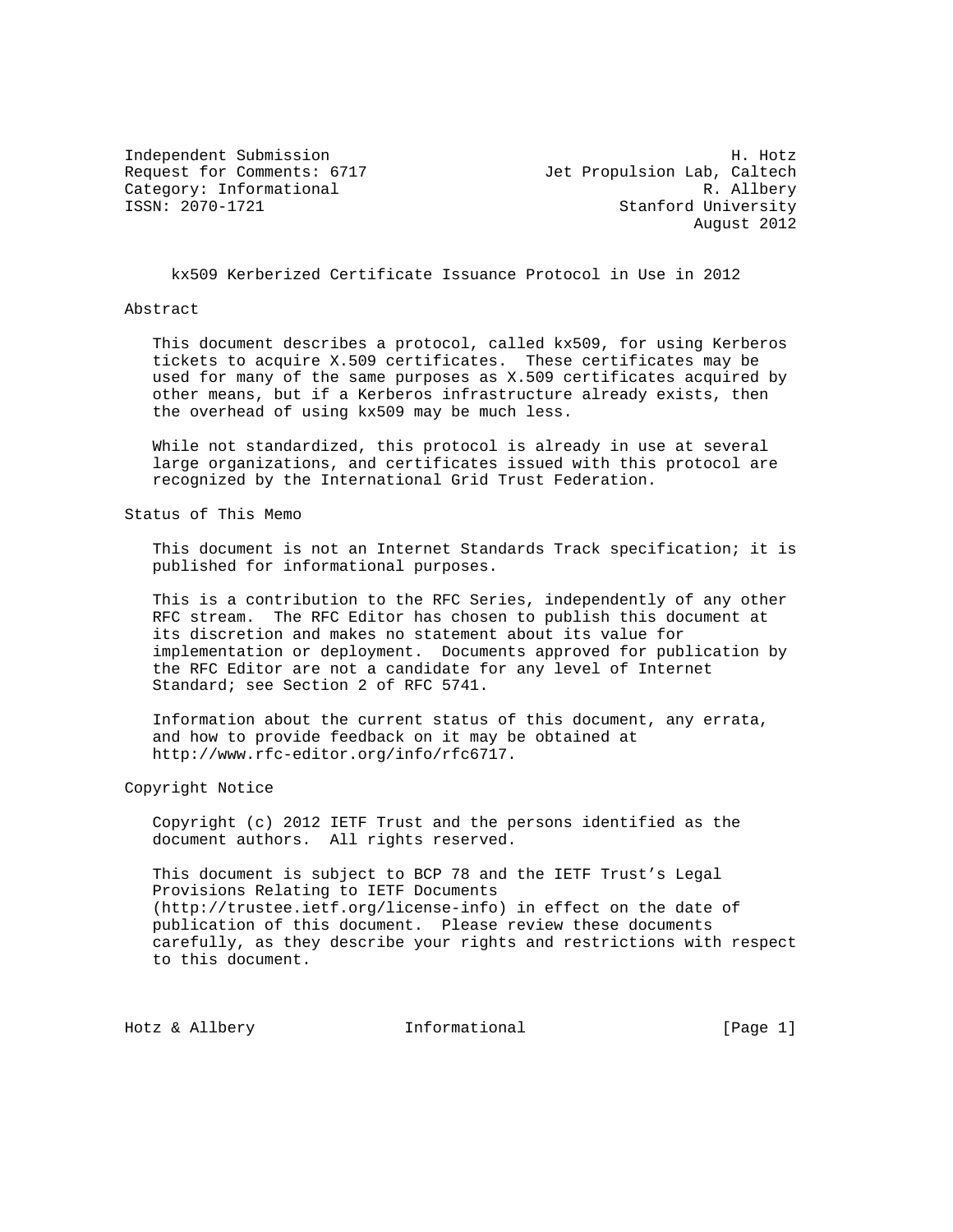Table of Contents

| 2.1.        |                                                      |  |
|-------------|------------------------------------------------------|--|
|             |                                                      |  |
|             |                                                      |  |
|             |                                                      |  |
| 5.          |                                                      |  |
|             |                                                      |  |
|             |                                                      |  |
|             |                                                      |  |
|             |                                                      |  |
| Appendix A. | Certificate Caching and Deployment Considerations 12 |  |
| Appendix B. |                                                      |  |
| Appendix C. |                                                      |  |

# 1. Introduction

 The two primary ways of providing cryptographically secure identification on the Internet are Kerberos tickets [RFC4120] and X.509 [RFC5280] [X.509] certificates.

 In practical IT infrastructure where both are in use, it's highly desirable to deploy their support in a way that guarantees they both authoritatively refer to the same entities. There is already a widely adopted standard for using X.509 certificates to acquire corresponding Kerberos tickets called Public Key Cryptography for Initial Authentication in Kerberos (PKINIT) [RFC4556]. This document describes the kx509 protocol for supporting the symmetric operation of acquiring X.509 certificates using Kerberos tickets.

 Preparing and reviewing this document exposed a number of issues that are discussed in the security considerations. Unfortunately, some of them can only be addressed with an incompatible upgrade to this protocol. The IETF's Kerberos working group has an expected work item to address these issues.

 The International Grid Trust Federation [IGTF] supports the use of Short Lived Credential Services [SLCS] as a means to authenticate for resource usage based on other, native identity stores that an organization maintains. X.509 certificates issued using the kx509 protocol based on a Kerberos identity is one of the recognized credential services. The certificate profile for that use is outside the scope of this RFC but is described in [GRID-prof].

Hotz & Allbery **Informational** [Page 2]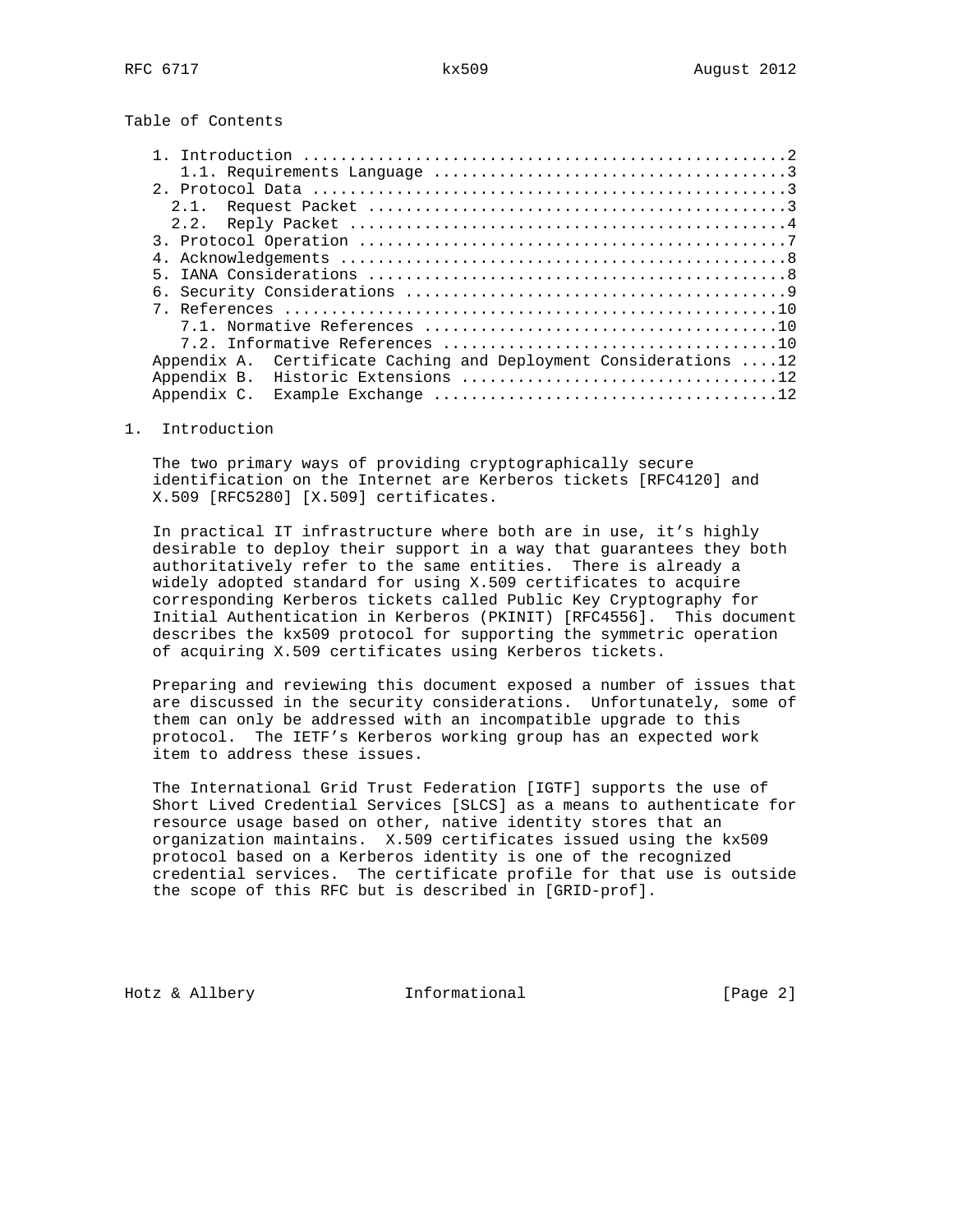In normal operation, kx509 can be used after a Kerberos ticket granting-ticket (TGT) is acquired, which is most likely during user login. First, the client generates an RSA public/private key pair. Next, using the Kerberos ticket-granting-ticket, it acquires a Kerberos service ticket for the KCA (Kerberized Certificate Authority) and uses this to send the public half of its key pair. The KCA will decrypt the service ticket, verify the integrity of the incoming packet, determine the identity of the user, and use the session key to send back a corresponding X.509 certificate.

## 1.1. Requirements Language

 The key words "MUST", "MUST NOT", "REQUIRED", "SHALL", "SHALL NOT", "SHOULD", "SHOULD NOT", "RECOMMENDED", "MAY", and "OPTIONAL" in this document are to be interpreted as described in RFC 2119 [RFC2119].

2. Protocol Data

The protocol consists of a single request/reply exchange using UDP.

 Both the request and the reply packet begin with four bytes of version ID information, followed by a DER-encoded ASN.1 message. The first two bytes of the version ID are reserved. They MUST be set to zero when sent and SHOULD be ignored when received. The third and fourth bytes are the major and minor version numbers, respectively. The version of the protocol described in this document is designated 2.0, so the first four bytes of the packet are 0, 0, 2, and 0.

 Incompatible variations of this protocol MUST use a different major version number.

## 2.1. Request Packet

 The request consists of a version ID, followed by a DER-encoded ASN.1 message containing a Kerberos AP-REQ, integrity check data on the request, and public key generated by the client. The ASN.1 encoding is:

 KX509Request ::= SEQUENCE { AP-REQ OCTET STRING, pk-hash OCTET STRING, pk-key OCTET STRING }

The AP-REQ is as described in [RFC4120], Section 5.5.1.

Hotz & Allbery **Informational** [Page 3]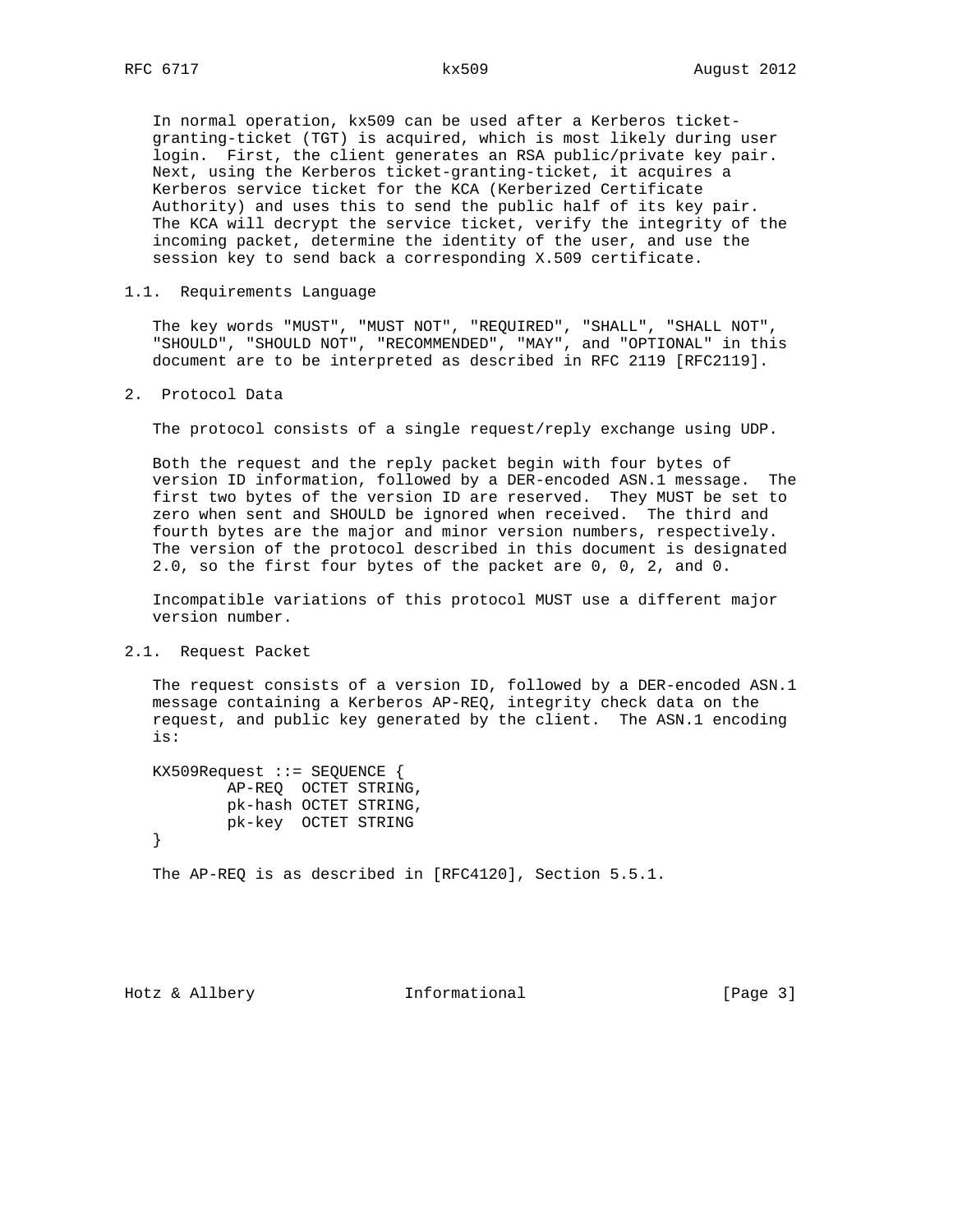The pk-hash is Hashed Message Authentication Code (HMAC) using SHA-1 as the underlying hash. All 160 bits are sent. The key used is the Kerberos session key. The data to be hashed is the concatenation of the following:

- o 4-byte version ID at the beginning of the packet.
- o OCTET STRING of the AP-REQ.
- o OCTET STRING of the pk-key.

 The pk-key contains a public key. This key and its corresponding private key are generated by the client before contacting the server. Implementations of this protocol MUST support RSA keys, in which case the key is a DER-encoded RSAPublicKey as defined in [RFC3447], Section A.1.1, and then it is stored in this octet string in the request. Its encoding as an OCTET STRING starts with the 0x30 byte sequence at the beginning of a DER-encoded RSAPublicKey. Use of other public-key types is not defined.

Appendix C shows an example request packet.

2.2. Reply Packet

 The reply consists of a version ID, followed by a DER-encoded ASN.1 message containing an error code, an optional authentication hash, optional certificate, and optional error text. The service SHOULD return replies of the same version as the request where possible.

 KX509Response ::= SEQUENCE { error-code[0] INTEGER DEFAULT 0, hash[1] OCTET STRING OPTIONAL, certificate[2] OCTET STRING OPTIONAL, e-text[3] VisibleString OPTIONAL }

 Although the format of the reply contains independently optional objects, the server MUST only generate replies with one of the following allowed combinations.

|            |      | hash certificate |        |
|------------|------|------------------|--------|
| error-code | hash |                  | e-text |
| error-code |      |                  | e-text |
|            |      |                  |        |

Hotz & Allbery **Informational** [Page 4]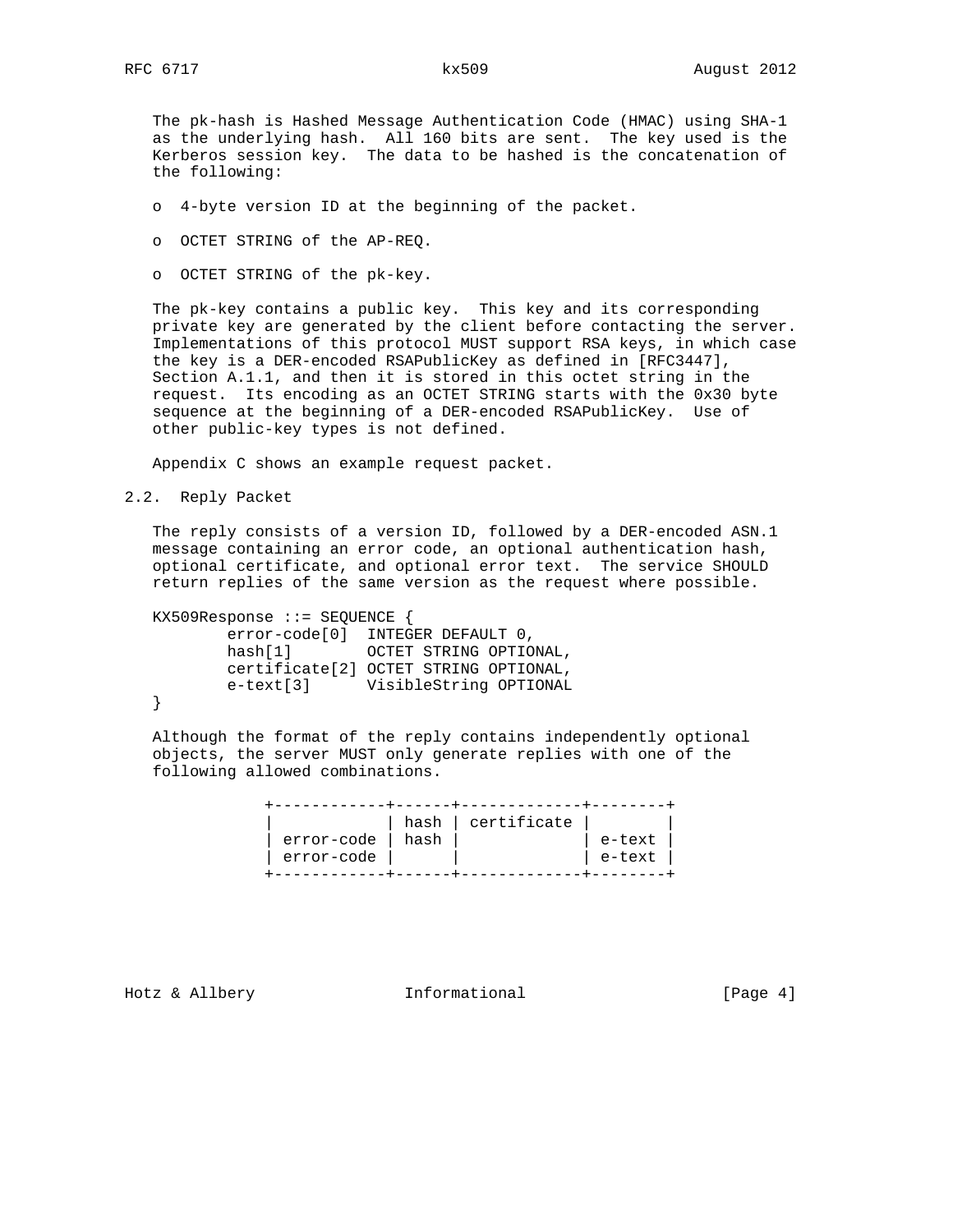The first case is returned when the server successfully generates a certificate for the user. The certificate is a DER-encoded certificate as defined in [RFC5280], Appendix A, page 116. Its encoding as an OCTET STRING starts with the 0x30 byte sequence that is at the beginning of a DER-encoded certificate.

 The second case is returned when the server successfully authenticates the user and their key, but is unable for some other reason to generate a certificate.

 The third case MAY be returned if the server is unable to successfully authenticate the user and intends to return some unauthenticated information to the client.

 The hash on a response is computed using SHA-1 HMAC as for the request.

The data that is hashed is the concatenation of the following things:

- o 4-byte version ID at the beginning of the packet.
- o DER representation of the error-code exclusive of the tag and length, if it is present.
- o OCTET STRING of the certificate, if it is present.
- o VisibleString representation of the e-text exclusive of the tag and length, if it is present.

 In other words, the hash is computed on the data in the fields that are present, exclusive of the overall ASN.1 wrapping.

 The e-text MAY be translated into other character sets for display purposes, but the hash is computed on the e-text in its VisibleString representation. If the e-text contains NUL characters, the client MAY ignore any part of the error message after the first NUL character for display purposes.

 As implied by the above table, if the reply does not contain a certificate, it MUST contain an error message and a non-zero error code. Conversely, if a certificate is returned, then the error-code MUST be zero. The server SHOULD use the DEFAULT encoding for a zero error-code value by omitting any explicit error-code from the reply.

Hotz & Allbery **Informational** [Page 5]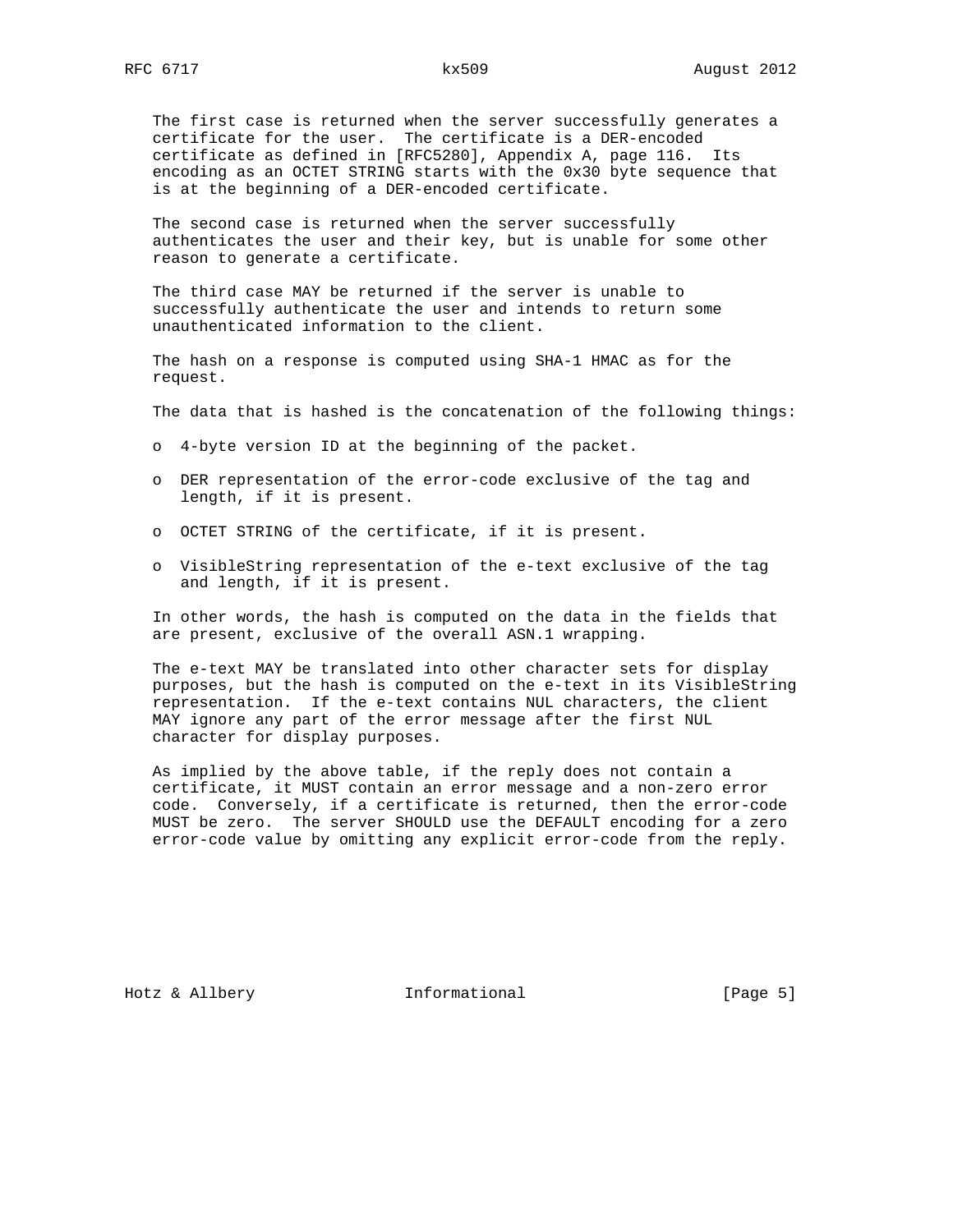The defined values for error-code are as follows:

| error-code | Condition                                | Example                         |
|------------|------------------------------------------|---------------------------------|
|            | Permanent problem with<br>client request | Incompatible version            |
|            | Solvable problem with<br>client request  | Expired Kerberos<br>credentials |
|            | Temporary problem with<br>client request | Packet loss                     |
|            | Permanent problem with the<br>server     | Tnternal<br>misconfiguration    |
| 5          | Temporary problem with the<br>server     | Server overloaded               |

 If a client error is returned, the client SHOULD NOT retry the request unless some remedial action is first taken, although if error-code 3 is returned, the client MAY retry with other servers before giving up.

 If a server error is returned, it is RECOMMENDED that the client retry the request with a different server if one is known.

 Since all KCAs serving a Kerberos realm are intended to be equivalent, in accordance with Section 4.1.2.2 of [RFC5280], the certificates returned from different KCAs serving the same Kerberos realm MUST NOT contain duplicate serial numbers.

This protocol and document do not address certificate verification or path construction. There are no provisions for returning any additional certificates that might be needed. Any application using a returned certificate must be configured independently to address these issues. An incompatible upgrade to this protocol will provide options to address this issue.

 The returned certificate MUST identify the Kerberos client principal from the AP-REQ in the original KX509Request in the subject of the certificate or in a subjectAltName extension. The identification MUST be unique within the organization's deployed infrastructure. It is RECOMMENDED that a subjectAltName extension be included of type id-pkinit-san as described in [RFC4556], Section 3.2.2. Note that the id-pkinit-san is simply a standard representation of a Kerberos principal and has no other implications with respect to PKINIT.

Hotz & Allbery **Informational** [Page 6]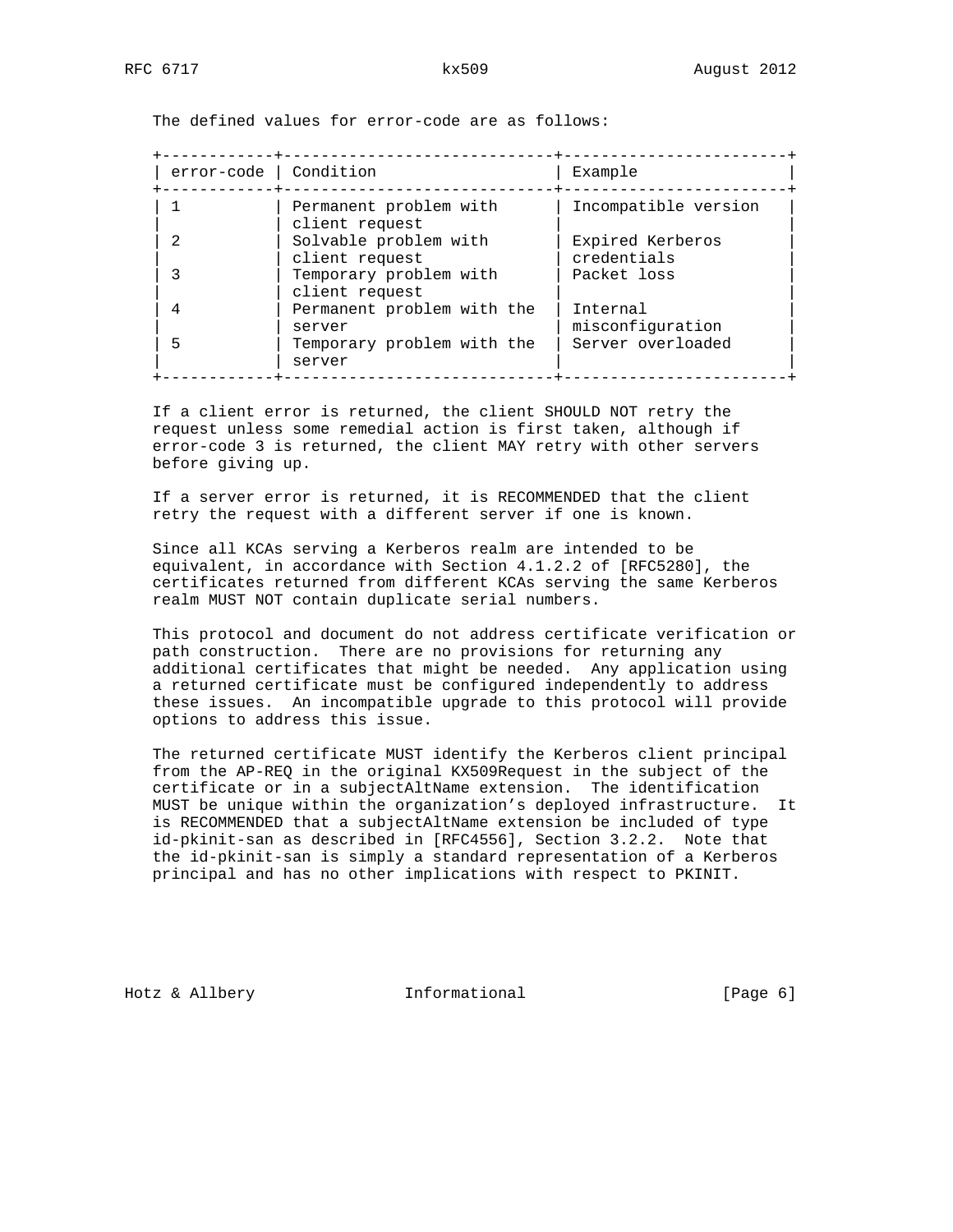Other extensions MAY be added according to local policy.

Appendix C shows an example reply packet.

3. Protocol Operation

 Absent errors, the protocol consists of a single request, sent via UDP, and a single reply, also sent via UDP.

 There is no special provision for requests or replies that exceed the allowable size of a UDP packet. Also, some implementations have imposed hard size limits that are smaller than a typical UDP MTU and will limit the use of extensions and the supportable key size. Even without hard limits, if the request or reply exceeds the MTU size of a UDP packet for the infrastructure in use, then the reliability of the exchange will decrease significantly.

 For "normal" Kerberos AP-REQ structures, and "normal" X.509 certificates, this is unlikely unless the Kerberos service ticket contains large amounts of authorization data. For this reason, it is RECOMMENDED that service tickets for the KCA be issued without authorization data. If the KCA performs authorization, it should do so by other means.

 Before constructing the request, the client must know the canonical name(s) and port(s) of the server(s) to contact. It MAY determine them by looking up the service's SRV record as described in [RFC2782]. The entry to be used is \_kca.\_udp.\_realm\_, where \_realm\_ is the Kerberos realm, used as part of the DNS name.

 The client has to acquire a service ticket in order to construct the AP-REQ for the service. Conventionally, the Kerberos service principal name to use for this service has a first component of "kca\_service". Absent local configuration or other external knowledge of the correct principal to use, the second and final component is conventionally the canonical name of the KCA server being contacted, and the realm of the principal is determined following normal Kerberos domain-to-realm mapping conventions, as discussed in [RFC4120], Section 1.3.

 When the server receives a request, it MUST verify the following properties of the request before issuing a certificate:

- o The AP-REQ can be decoded and is not expired.
- o If the request uses cross-realm authentication, then it satisfies the requirements of local policy and [RFC4120], Sections 1.2 and 2.7.

Hotz & Allbery **Informational** [Page 7]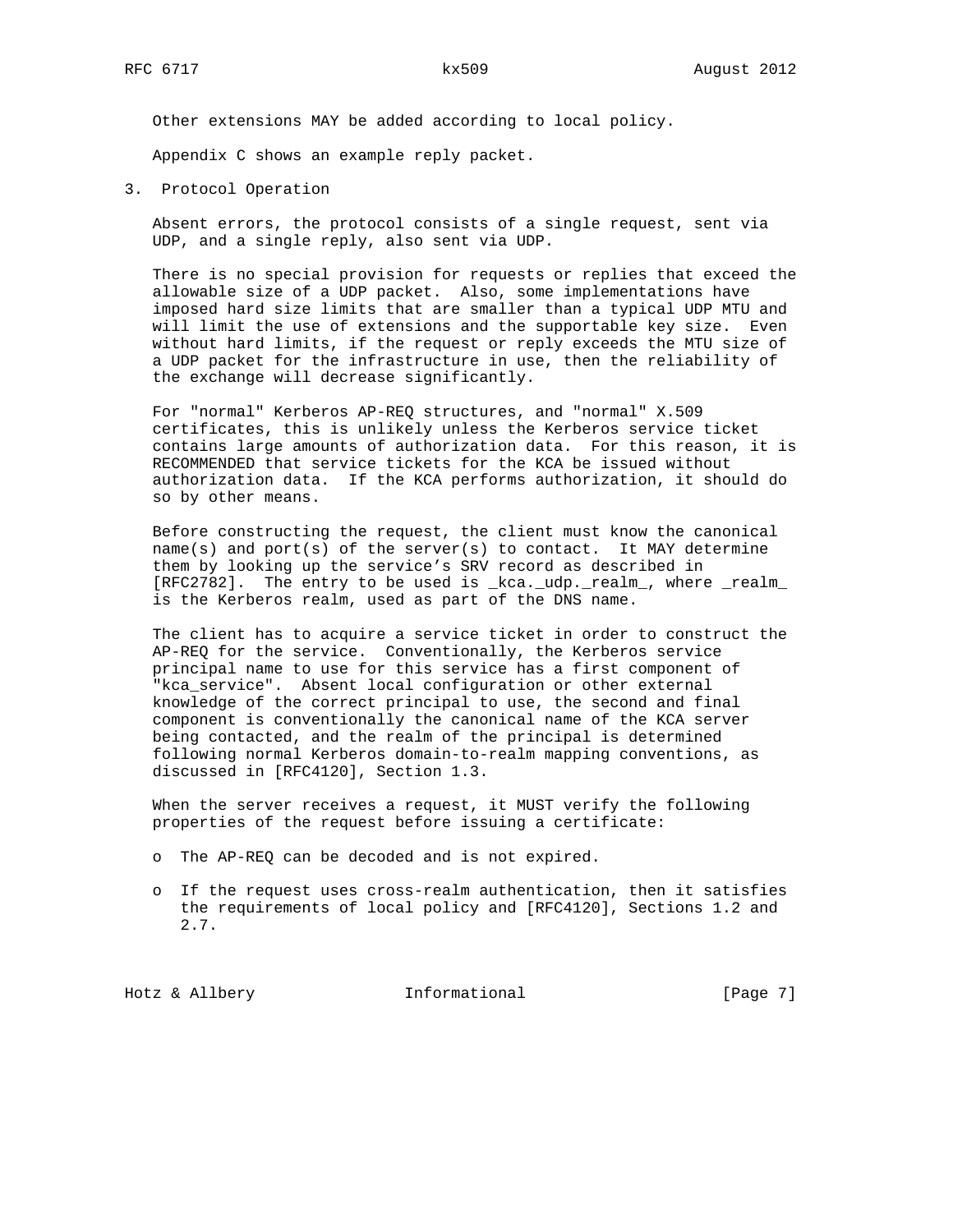o The request's hash is valid.

 The server SHOULD make other sanity checks, such as a minimum public key length, to the extent feasible.

 The server MAY decline to respond to an erroneous request. If it does not receive a response, a client MAY retry its request, but the client SHOULD wait at least one second before doing so.

 The client MUST verify any hash in the reply and MUST NOT use any certificate in a reply whose hash does not verify. The client MAY display the e-text if the hash is absent or does not verify but SHOULD indicate the message is not authenticated.

4. Acknowledgements

 The original version of kx509 was implemented using Kerberos 4 at the University of Michigan and was nicely documented in [KX509]. Many thanks to them for their original work, as well as the subsequent updates.

 While developing this document, important corrections and comments were provided by Jeffrey Altman and Love Hornquist Astrand. The following people also provided many helpful comments and corrections: Doug Engert, Jeffrey Hutzelman, Sam Hartman, Timothy J. Miller, Chaskiel Grundman, and Jim Schaad. Alan Sill provided the references to the International Grid Trust Federation and its acceptable credential services. Example network traffic was provided by Doug Engert, Marcus Watts, Matt Crawford, and Chaskiel Grundman from their deployments and was extremely useful for verifying the reality of this specification.

5. IANA Considerations

 This service is conventionally run on UDP port 9878. IANA has registered that port in the Service Name and Transport Port Number Registry as follows:

| Service Name:           | kca-service                                     |
|-------------------------|-------------------------------------------------|
| Transport Protocol: UDP |                                                 |
| Assignee:               | IESG <iesq@ietf.org></iesq@ietf.org>            |
| Contact:                | IETF Chair <chair@ietf.org></chair@ietf.org>    |
| Description:            | The kx509 Kerberized Certificate Issuance       |
|                         | Protocol in Use in 2012                         |
| Reference:              | RFC 6717                                        |
| Port Number:            | 9878                                            |
| Assignment Notes:       | Historically, this service has been referred to |
|                         | as "kca service", but this service name does    |
|                         |                                                 |

| Hotz & Allbery | Informational | [Page 8] |  |
|----------------|---------------|----------|--|
|                |               |          |  |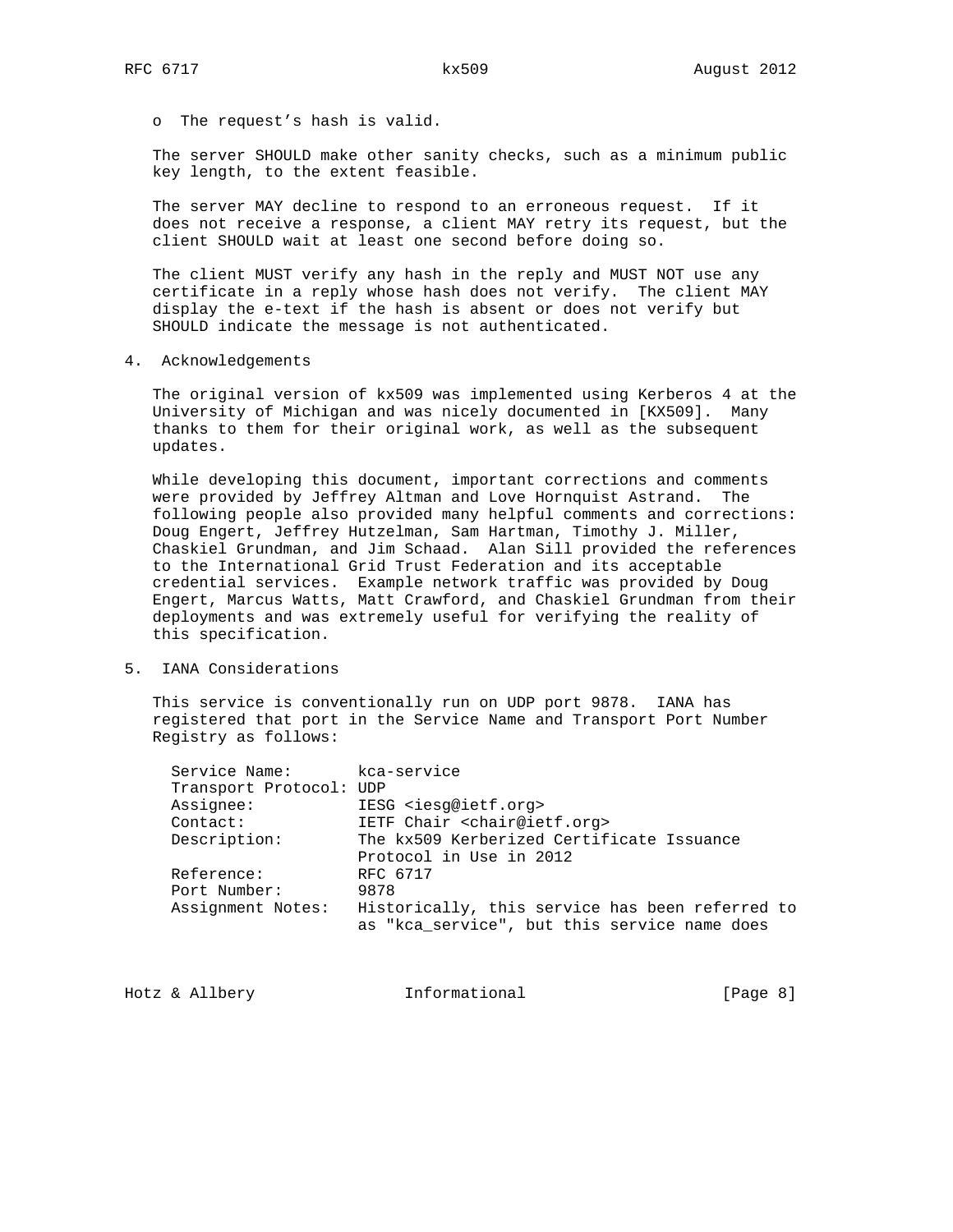## not meet the registry requirements.

 The Generic Security Service Application Program Interface (GSS-API) / Kerberos / Simple Authentication and Security Layer (SASL) service name currently in use for this protocol is "kca\_service". This does not meet the naming requirements for IANA's GSS-API/Kerberos/SASL service name registry, so no registration has been requested. The conflict between the conventional service name and the registry rules is expected to be addressed in a future version of this protocol. Appropriate registrations will be requested at that time.

6. Security Considerations

 The only encrypted information in the protocol is that used by Kerberos itself. The considerations for any Kerberized service apply here.

 The public key in the request is sent in the clear and without any guarantees that the requester actually possesses the corresponding private key. Therefore, the only appropriate uses of the returned certificate are those where the identity of the requester is unimportant or the subsequent use independently guarantees that the user possesses the private key. This issue is expected to be addressed in a future version of this protocol.

 For example, if the kx509-issued certificate is used for a digital signature in a way that does not independently demonstrate proof-of possession of the private key, then an eavesdropper could request their own valid certificate via kx509 and claim to have originated material signed by the legitimate, original requester. [RFC4211], Appendix C, contains a more detailed discussion of why proof-of possession is important.

 An example that should be safe is initial client authentication with Transport Layer Security (TLS) [RFC5246] connections. If a client certificate is used, then a Certificate Verify message (Section 7.4.8 of [RFC5246]) is added to the handshake exchange. It includes a signature of the handshake messages to that point. Those messages depend on data known only to the client and server ends of the specific connection, so computing the signature proves possession of the private key. This application was the original intended use case for kx509.

 Some information, such as the public key and certificate, is transmitted in the clear but (as the name implies) is generally intended to be publicly available. However, its visibility could still raise privacy concerns. The hash is used to protect the integrity of this information.

Hotz & Allbery **Informational** [Page 9]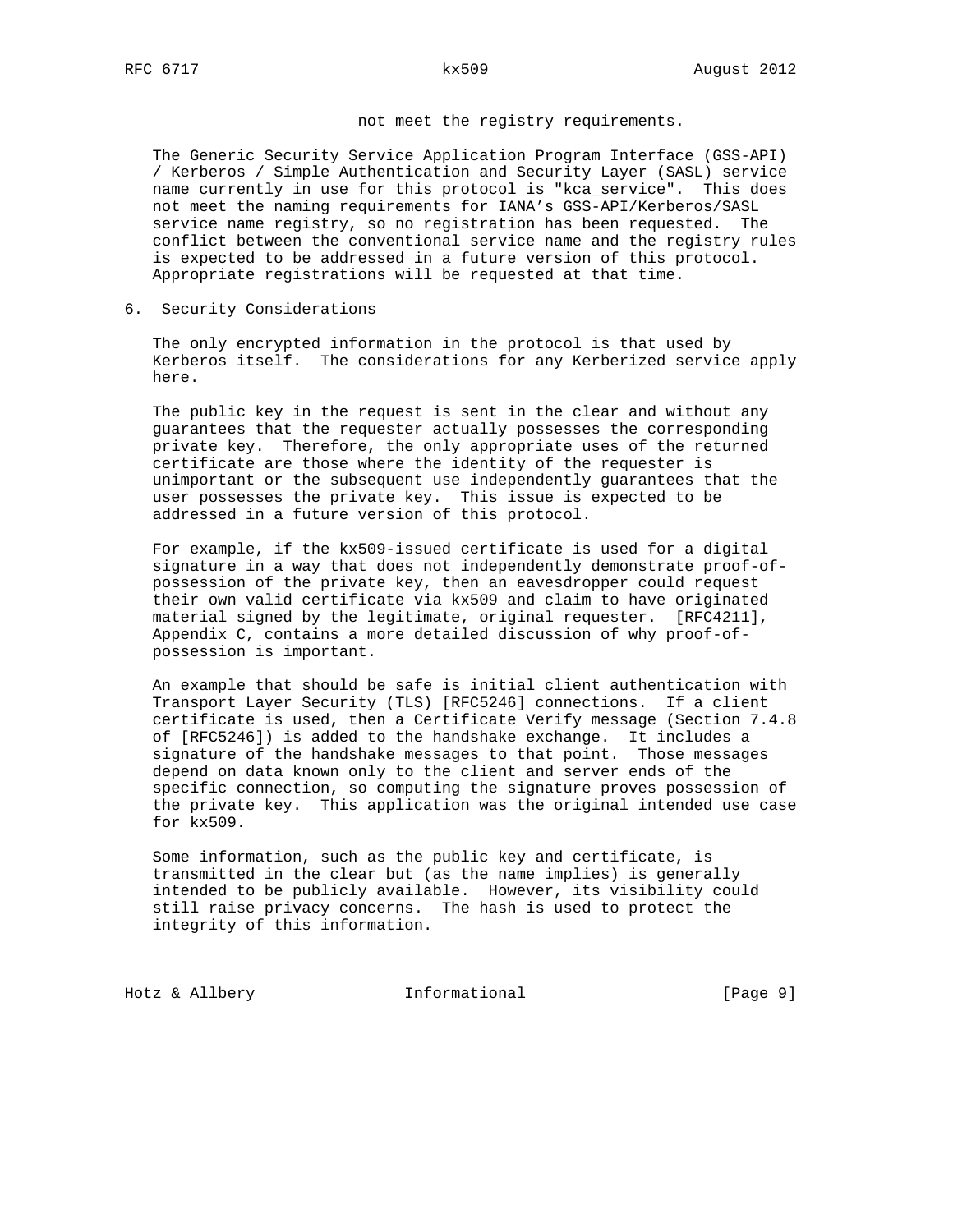The policies for issuing Kerberos tickets and X.509 certificates are usually expressed very differently. An implementation of this protocol should not provide a mechanism for bypassing ticket or certificate policies.

 In particular, if the issued certificate can be used with PKINIT, this authentication loop SHOULD NOT bypass policy limits for either X.509 certificates or Kerberos tickets.

 X.509 certificates are usually issued with considerably longer validity times than Kerberos tickets. Care should be taken that the issued certificate is not valid for longer than the intended policy should allow. Note that Section 3.2.3 of [RFC4556] REQUIRES that the lifetime of an issued ticket not exceed the lifetime of the predecessor certificate. By analogy, it is RECOMMENDED that the lifetime of an issued certificate not exceed the lifetime of the predecessor Kerberos ticket unless the implications with respect to local policy and supporting infrastructure are clearly understood and allow it.

- 7. References
- 7.1. Normative References
	- [RFC2119] Bradner, S., "Key words for use in RFCs to Indicate Requirement Levels", BCP 14, RFC 2119, March 1997.
	- [RFC3447] Jonsson, J. and B. Kaliski, "Public-Key Cryptography Standards (PKCS) #1: RSA Cryptography Specifications Version 2.1", RFC 3447, February 2003.
	- [RFC4120] Neuman, C., Yu, T., Hartman, S., and K. Raeburn, "The Kerberos Network Authentication Service (V5)", RFC 4120, July 2005.
	- [RFC5280] Cooper, D., Santesson, S., Farrell, S., Boeyen, S., Housley, R., and W. Polk, "Internet X.509 Public Key Infrastructure Certificate and Certificate Revocation List (CRL) Profile", RFC 5280, May 2008.

### 7.2. Informative References

- [GRID-prof] "Grid Certificate Profile", March 2008, <http://www.ogf.org/documents/GFD.125.pdf>.
- [IGTF] "The International Grid Trust Federation", <http://www.igtf.net/>.

Hotz & Allbery **Informational** [Page 10]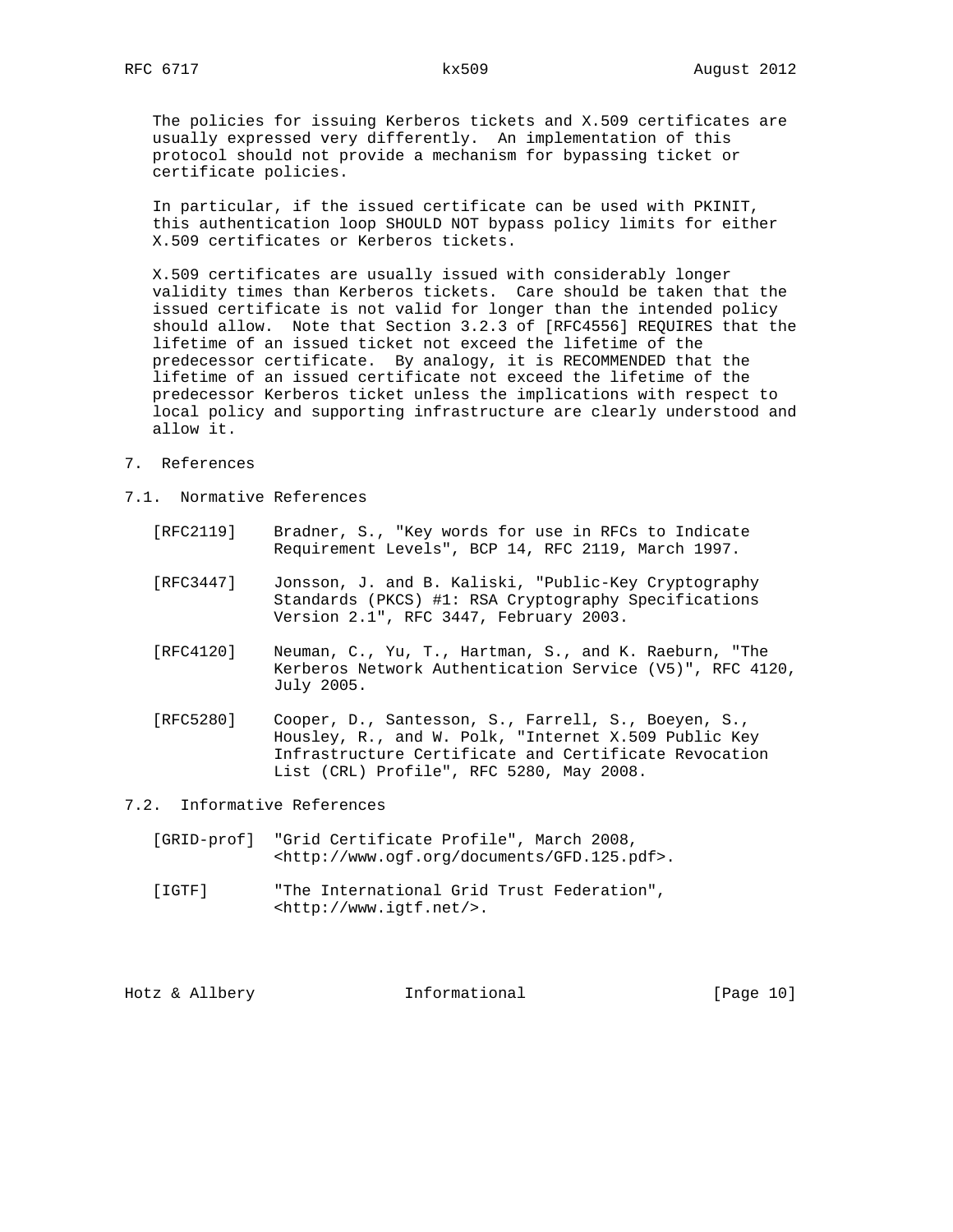- [KX509] Doster, W., Watts, M., and D. Hyde, "The KX.509 Protocol", September 2001, <http://www.citi.umich.edu/ techreports/reports/citi-tr-01-2.pdf>.
- [RFC2782] Gulbrandsen, A., Vixie, P., and L. Esibov, "A DNS RR for specifying the location of services (DNS SRV)", RFC 2782, February 2000.
- [RFC4211] Schaad, J., "Internet X.509 Public Key Infrastructure Certificate Request Message Format (CRMF)", RFC 4211, September 2005.
- [RFC4556] Zhu, L. and B. Tung, "Public Key Cryptography for Initial Authentication in Kerberos (PKINIT)", RFC 4556, June 2006.
- [RFC5246] Dierks, T. and E. Rescorla, "The Transport Layer Security (TLS) Protocol Version 1.2", RFC 5246, August 2008.
- [SLCS] "Short Lived Credential Services", February 2009, <http://tagpma.org/authn\_profiles/slcs>.
- [X.509] International Telecommunications Union, "Recommendation X.509: The Directory: Public-key and attribute certificate framework", November 2008.

Hotz & Allbery **Informational** [Page 11]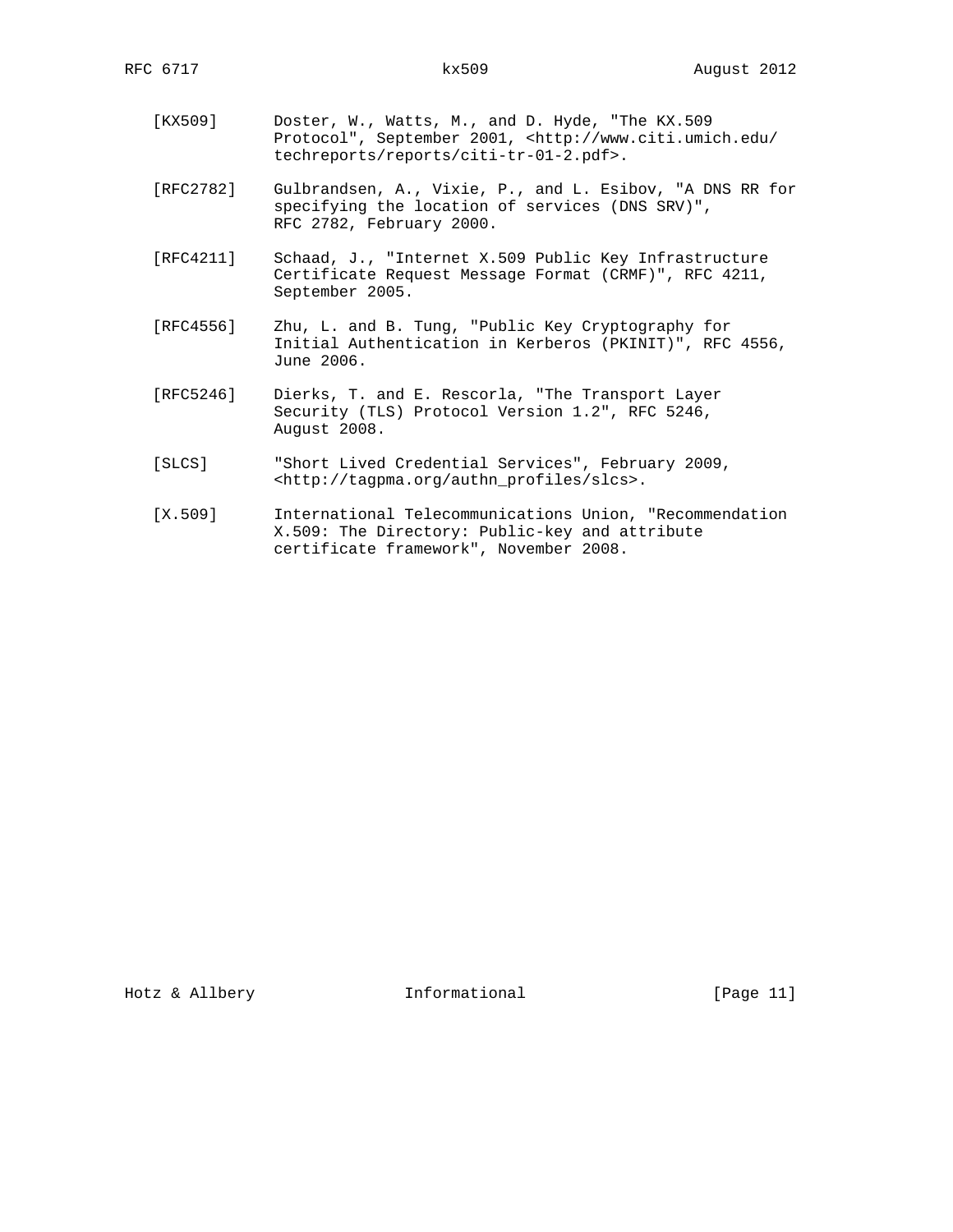Appendix A. Certificate Caching and Deployment Considerations

 As noted in the Security Considerations section, the functional lifetime of the acquired X.509 certificate should usually match the lifetime of its predecessor Kerberos ticket. Therefore, it is likely that X.509 certificates issued with this protocol should be deleted when the supporting Kerberos tickets are deleted. That makes the Kerberos ticket cache a reasonable location to store the certificate (and its private key).

 On the other hand, applications, such as web browsers, probably expect certificates in different stores.

 A widely used solution to this dichotomy is to implement a PKCS11 library that supports the kx509-acquired credentials. The credentials remain stored in the Kerberos credentials cache, but full PKI functionality is still available via a standard interface for PKI credentials.

Appendix B. Historic Extensions

 This appendix documents extensions to the kx509 protocol that are either no longer in use or are expected to be dropped.

 A subjectAltName othername extension of type kcaAuthRealm (OID value 1.3.6.1.4.1.250.42.1) is frequently used to include the client's realm as an ASN.1 octet string.

 The Microsoft-defined userPrincipalName has frequently been used for the same purpose as the id-pkinit-san.

 The historic implementations of this protocol included provisions for DSA keys in place of RSA. DSA does not appear to be in use. A future version of this protocol will use a standard certificate request structure that will provide algorithm agility.

 The historic implementations of this protocol allowed an optional client-version field (at the end of the request) of type VisibleString. If present, the KCA copied it into the issued certificate as an extension with the OID 1.3.6.1.4.1.250.42.2. This feature does not appear to be in use.

Appendix C. Example Exchange

 The request and reply are from the same exchange. The Ethernet, IP, and UDP headers, and the 4-byte version string at the beginning of the request and reply packets are all omitted. Only the ASN.1 encoded portions are shown.

Hotz & Allbery **Informational** [Page 12]